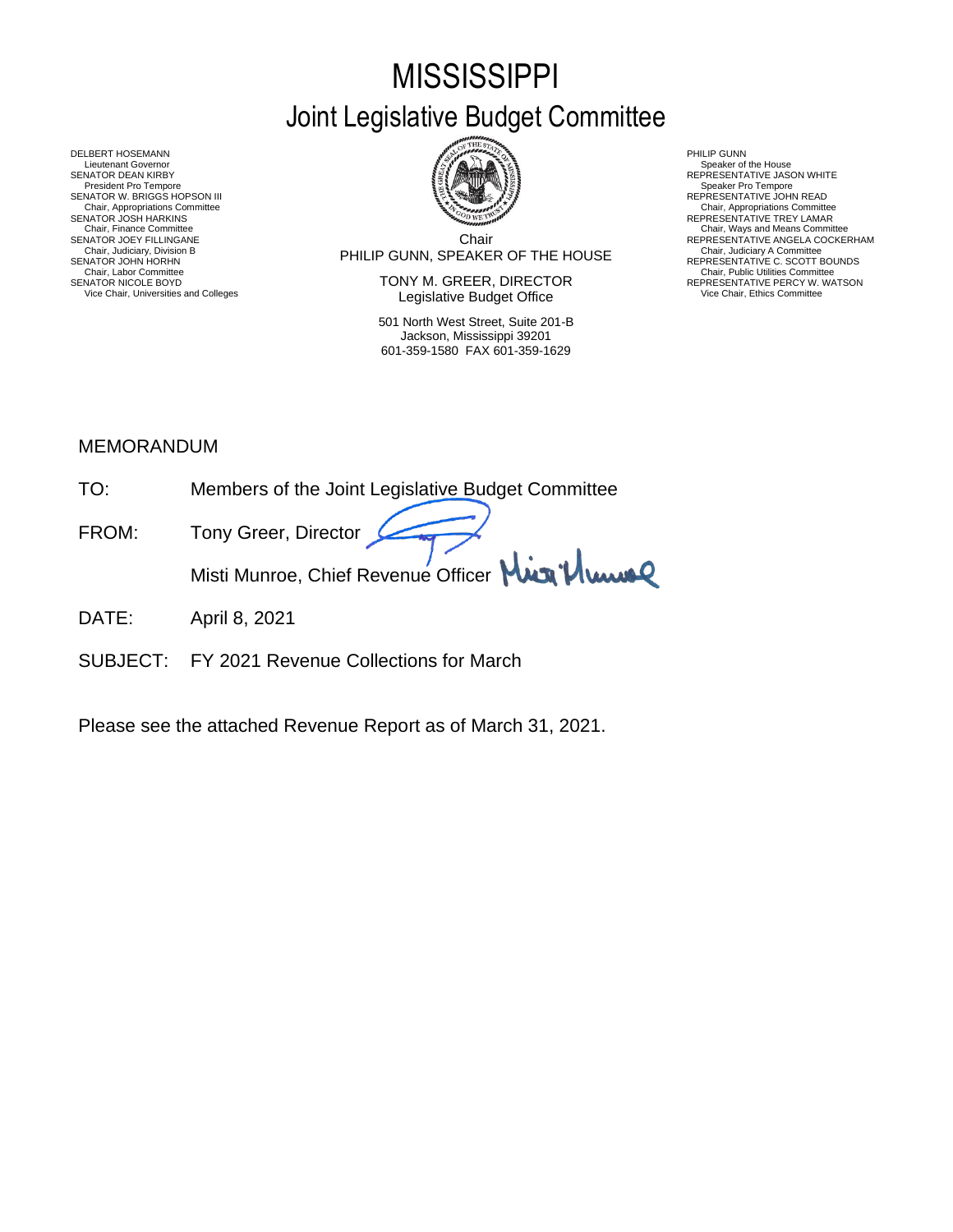





| <b>Source of Revenue Collections</b> | Month* | <b>FYTD*</b> | Prior<br>Year** |
|--------------------------------------|--------|--------------|-----------------|
| Sales Tax                            | \$20.1 | \$213.1      | \$85.9          |
| Individual Income Tax                | 14.6   | 126.0        | 212.9           |
| Corporate Tax                        | 37.3   | 105.7        | 31.7            |
| Use Tax                              | 6.3    | 95.5         | 64.4            |
| <b>Gaming Tax</b>                    | 3.6    | 15.9         | 0.7             |
| <b>Total Collections</b>             | \$91.7 | \$592.0      | \$384.1         |

*\*Figures in millions above or below the Sine Die estimate*

*\*\*Figures in millions above or below the prior year's actual collections*

#### FY 2021

Total revenue collections for the month of March FY 2021 are \$91,714,842 or 23.69% above the sine die revenue estimate. Fiscal YTD revenue collections through March 2021 are \$592,028,578 or 15.57% above the sine die estimate. Fiscal YTD total revenue collections through March 2021 are \$384,069,345 or 9.58% above the prior year's collections. The FY 2021 Sine Die Revenue Estimate is \$5,690,700,000.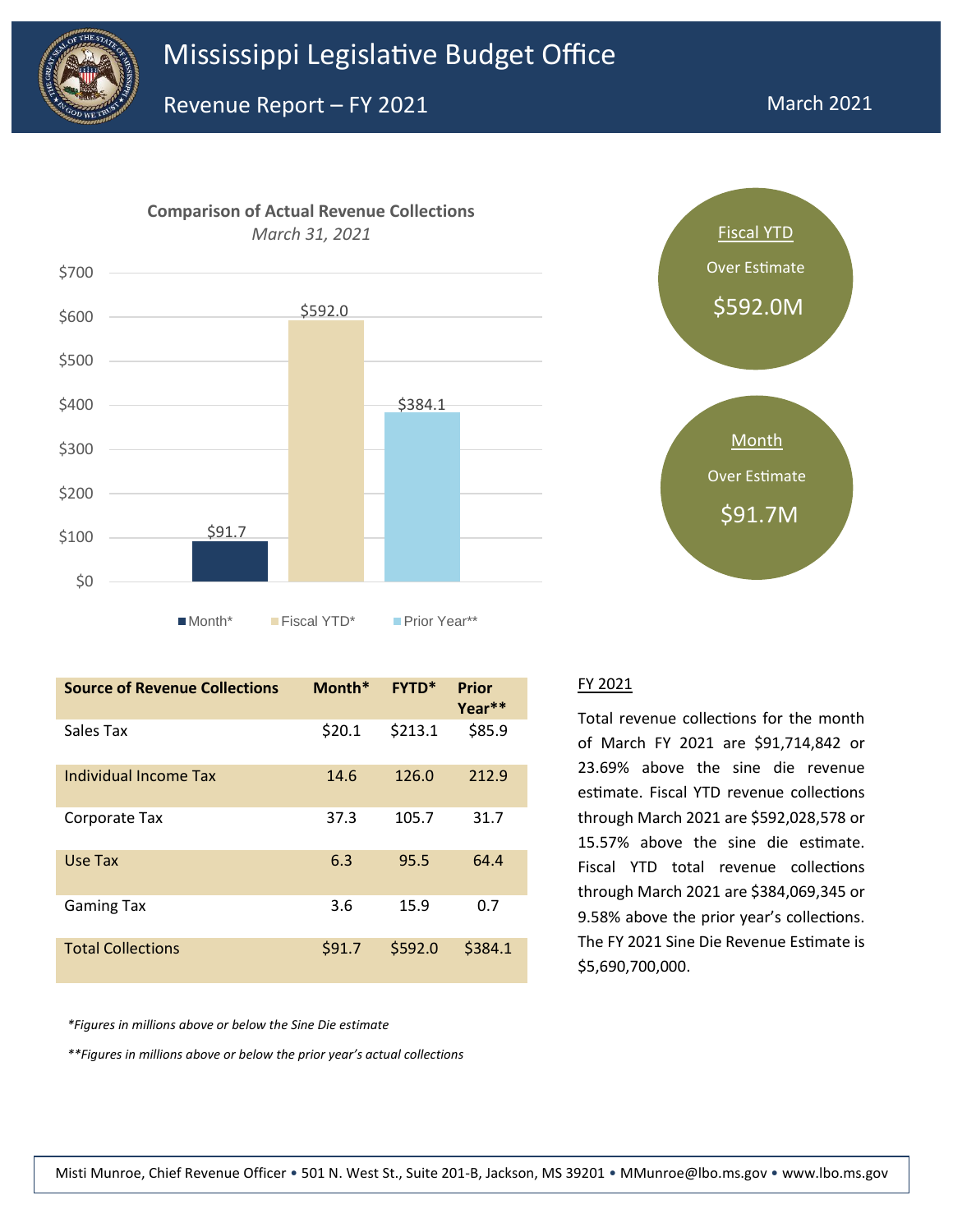#### Page 2 Mississippi Revenue Report



**Comparison of Actual Revenue Collections by Tax Type**

The graph above compares the actual revenue collections to the sine die revenue estimate for each of the main tax revenue sources. The figures reflect the amount the actual collections for Sales, Individual, Corporate, Use and Gaming taxes were above or below the estimate for the month and fiscal year-to-date. The graph also compares fiscal year-todate actual collections to prior year actual collections, as of March 31, 2021.



**10-Year Historical Total Revenue** 

Use Gaming \*Figures do not include budget reductions or other transfers used to balance the budget. Figures include Attorney General Settlements for FY 2011 – FY 2020.

## **10-Year Historical Revenue Collections by Tax Type**

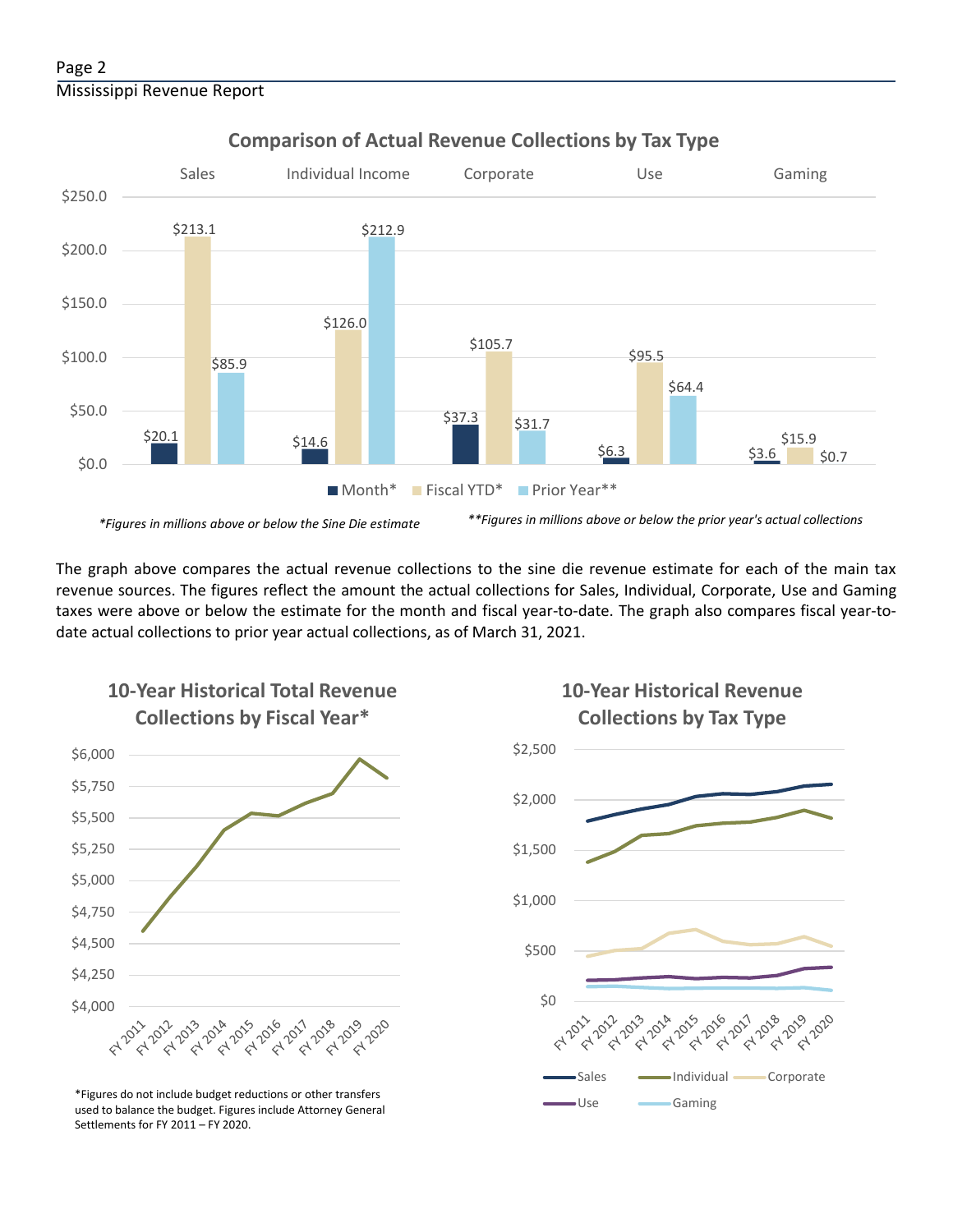#### Page 3

Mississippi Revenue Report

Below is a chart showing FY 2021 year-to-date collections compared to prior year-to-date collections.

|                                        |                      |                      | <b>Over/(Under) Prior Year</b> |           |  |
|----------------------------------------|----------------------|----------------------|--------------------------------|-----------|--|
| <b>Source of Revenue Collections</b>   | FY 2020 July - March | FY 2021 July - March | Amount (\$)                    | % Change  |  |
| Sales Tax                              | \$1,496,462,187      | \$1,582,357,640      | \$85,895,453                   | 5.74%     |  |
| Individual Income Tax                  | 1,249,467,169        | 1,462,413,968        | 212,946,799                    | 17.04%    |  |
| Corporate Income Tax                   | 358,804,474          | 390,457,270          | 31,652,796                     | 8.82%     |  |
| Use Tax                                | 234,834,193          | 299,212,702          | 64,378,509                     | 27.41%    |  |
| Insurance Premium Tax                  | 165,275,428          | 180,209,758          | 14,934,330                     | 9.04%     |  |
| Tobacco, ABC & Beer                    | 187,636,522          | 208,520,763          | 20,884,241                     | 11.13%    |  |
| Oil & Gas Severance                    | 20,995,721           | 12,098,354           | (8,897,367)                    | $-42.38%$ |  |
| <b>Gaming Tax</b>                      | 100,843,964          | 101,502,601          | 658,637                        | 0.65%     |  |
| Other Dept. of Revenue                 | 31,410,907           | 29,918,298           | (1,492,609)                    | $-4.75%$  |  |
| Other Than Dept. of Revenue            | 127,535,430          | 124,196,984          | (3,338,446)                    | $-2.62%$  |  |
| Sub-Total                              | 3,973,265,995        | 4,390,888,338        | 417,622,343                    | 10.51%    |  |
| <b>All Other Transfers/Collections</b> | 37,666,438           | 4,113,440            | (33,552,998)                   | $-89.08%$ |  |
| <b>Total</b>                           | \$4,010,932,433      | \$4,395,001,778      | \$384,069,345                  | 9.58%     |  |



#### **Economic Statistics**:  **Economic Statistics**:

### Unemployment Rate Unemployment Rate Latest Change Frequency Date Latest Change Frequency Date Mississippi 4.9% 0.1 Monthly Mar-19 Mississippi 6.3% -0.1 Monthly Feb-21 102,397 5.5% Quarterly 2020:Q4 United States 18,794,400 4.3% Quarterly 2020:Q4 Mississippi Employment (thousands) Employment (thousands) Employment (thousands) Employment (thousands) Employment ( United States 6.2% -0.1 Monthly Feb-21 GDP (millions) Latest Change\* Frequency Date Mississippi Mississippi Employment (thousands)

|                      | Latest  | Change  | Frequency | Date   |
|----------------------|---------|---------|-----------|--------|
| Total Nonfarm        | 1.116.2 | -0.6%   | Monthly   | Feb-21 |
| <b>Total Private</b> | 883.4   | $-0.5%$ | Monthly   | Feb-21 |

\*annualized quarterly growth

\*Figures in millions.

March FY 2021 General Fund collections were \$45,613,738 or 10.53% above March FY 2020 actual collections. Sales tax collections for the month of March were above the prior year by \$12.6M. Individual income tax collections for the month of March were above the prior year by \$42.9M. Corporate income tax collections for the month of March were below the prior year by \$19.6M.

For a more detailed listing of revenue collections for the State of Mississippi, please see the attached MS Department of Finance and Administration's monthly Revenue Report.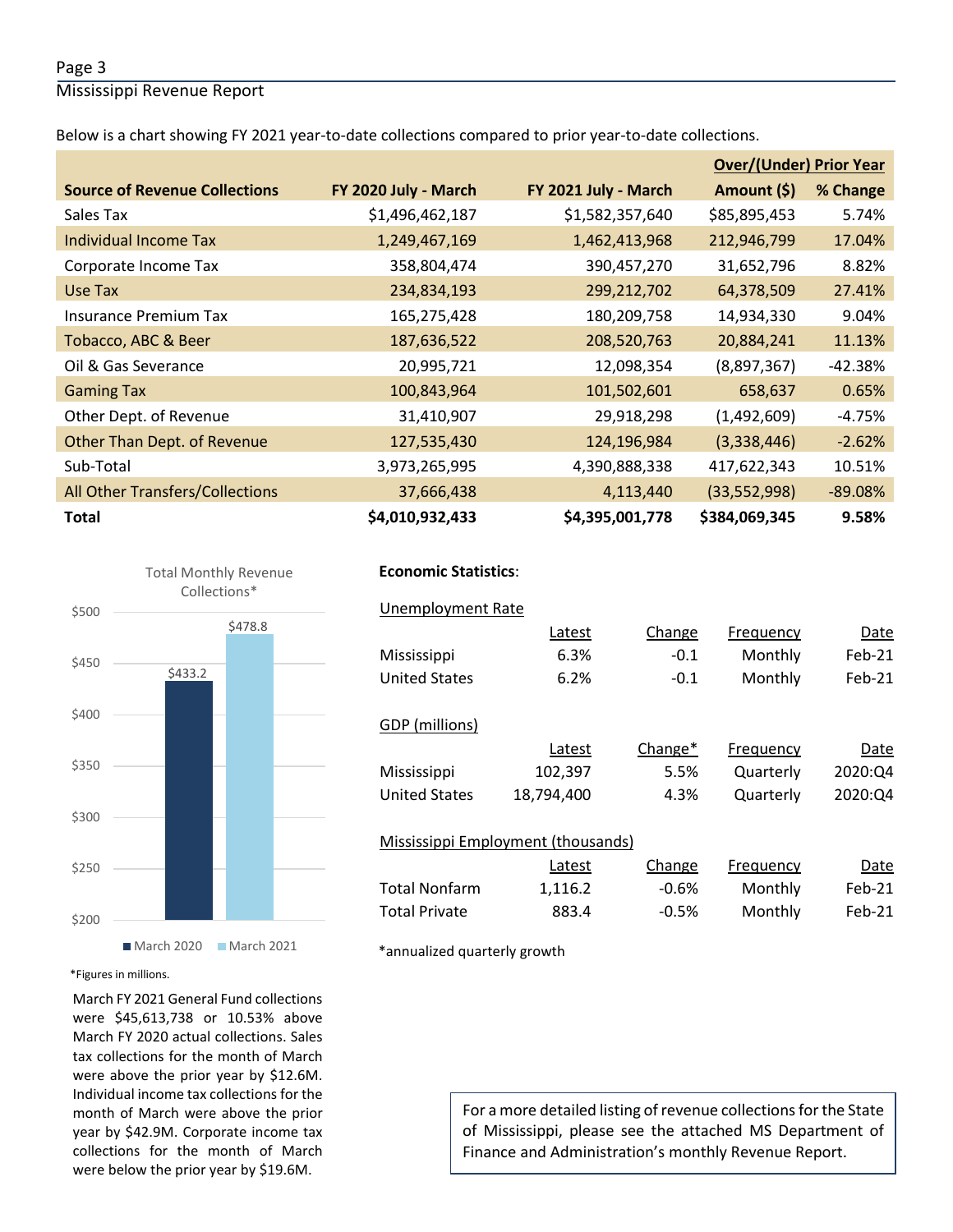## Mississippi Department of Finance and Administration Revenue Report

*As of March 31, 2021*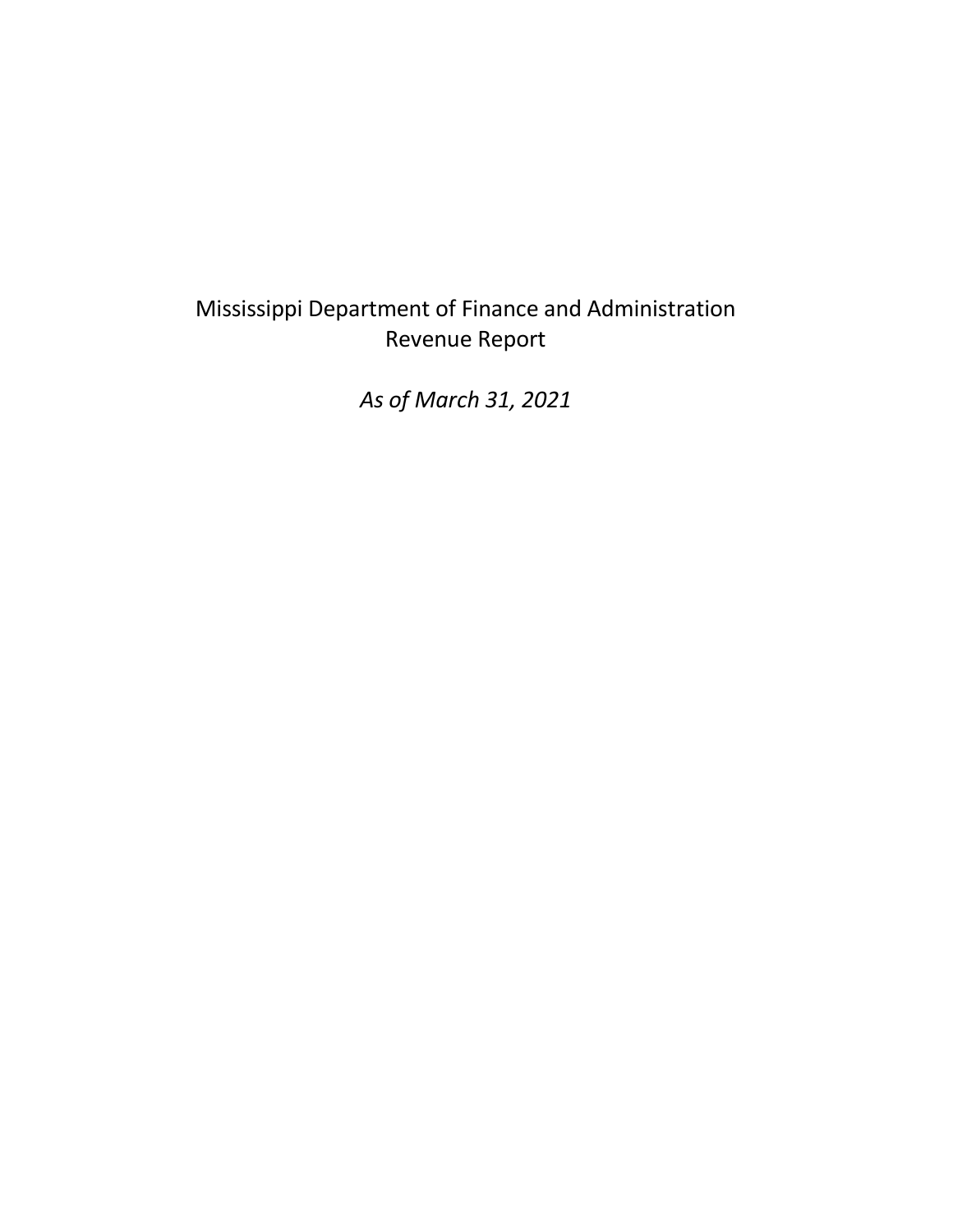#### **FISCAL YEAR 2021**

|                                          |    |                    |                    | <b>STATE OF MISSISSIPPI</b> |                  |                    |                         |                |
|------------------------------------------|----|--------------------|--------------------|-----------------------------|------------------|--------------------|-------------------------|----------------|
|                                          |    |                    | <b>ACTUAL</b>      |                             |                  | <b>ACTUAL</b>      | <b>OVER OR UNDER</b>    |                |
|                                          |    | <b>ACTUAL</b>      | <b>COLLECTIONS</b> | <b>ESTIMATE</b>             | <b>ESTIMATE</b>  | <b>COLLECTIONS</b> | <b>ESTIMATE TO DATE</b> |                |
|                                          |    | <b>COLLECTIONS</b> | $07-01-19$         | <b>FISCAL YEAR</b>          | $07 - 01 - 20$   | $07 - 01 - 20$     |                         |                |
| <b>SOURCE</b>                            |    | FY 2020            | $03 - 31 - 20$     | 2021                        | $03 - 31 - 21$   | $03 - 31 - 21$     | <b>AMOUNT</b>           | <b>PERCENT</b> |
| DEPT. OF REVENUE COLLECTIONS:            |    |                    |                    |                             |                  |                    |                         |                |
| <b>SALES TAX (NET)</b>                   | \$ | 2,156,122,116 \$   | 1,496,462,187 \$   | 2,002,600,000 \$            | 1,369,290,000 \$ | 1,582,357,640 \$   | 213,067,640             | 15.56%         |
| INDIVIDUAL INCOME TAX                    |    | 1,819,610,333      | 1,249,467,169      | 2,005,000,000               | 1,336,400,000    | 1,462,413,968      | 126,013,968             | 9.43%          |
| <b>CORPORATE INCOME TAX</b>              |    | 548,728,829        | 358,804,474        | 480,700,000                 | 284,760,000      | 390,457,270        | 105,697,270             | 37.12%         |
| USE TAX                                  |    | 339,863,553        | 234,834,193        | 288,400,000                 | 203,680,000      | 299,212,702        | 95,532,702              | 46.90%         |
| <b>INSURANCE PREMIUM TAX</b>             |    | 312,762,228        | 165,275,428        | 320,400,000                 | 172,540,000      | 180,209,758        | 7,669,758               | 4.45%          |
| <b>TOBACCO TAX</b>                       |    | 139,206,037        | 103,290,161        | 133,700,000                 | 99,640,000       | 107,673,848        | 8,033,848               | 8.06%          |
| <b>ABC DIVISION</b>                      |    | 88,622,555         | 64,083,624         | 90,800,000                  | 67,208,000       | 79,111,427         | 11,903,427              | 17.71%         |
| <b>BEER AND WINE TAX</b>                 |    | 27,727,976         | 20,262,737         | 29,000,000                  | 21,533,000       | 21,735,488         | 202,488                 | 0.94%          |
| OIL SEVERANCE TAX                        |    | 21,213,506         | 19,428,495         | 20,200,000                  | 15,147,000       | 10,873,691         | (4,273,309)             | $-28.21%$      |
| NATURAL GAS SEVERANCE TAX                |    | 1,775,004          | 1,567,226          | 1,800,000                   | 1,350,000        | 1,224,663          | (125, 337)              | $-9.28%$       |
| <b>AUTO TAG FEES</b>                     |    | 13,532,878         | 10,518,531         | 11,500,000                  | 8,201,000        | 9,616,816          | 1,415,816               | 17.26%         |
| <b>INSTALLMENT LOAN TAX</b>              |    | 12,163,289         | 9,352,184          | 12,200,000                  | 9,362,000        | 9,219,484          | (142, 516)              | $-1.52%$       |
| PAYMENT IN LIEU OF TAX                   |    | 1,200,000          | 1,200,000          | 1,200,000                   | 1,200,000        | 1,200,000          | $\theta$                | $0.00\%$       |
| <b>MISCELLANEOUS</b>                     |    | 11,235,302         | 10,340,192         | 11,600,000                  | 10,626,000       | 9,881,999          | (744,001)               | $-7.00\%$      |
| <b>GAMING FEES &amp; TAXES</b>           |    | 110,694,305        | 100,843,964        | 114,300,000                 | 85,600,000       | 101,502,601        | 15,902,601              | 18.58%         |
| <b>TOTAL DEPT. OF REVENUE:</b>           |    | 5,604,457,913      | 3,845,730,565      | 5,523,400,000               | 3,686,537,000    | 4,266,691,355      | 580,154,355             | 15.74%         |
| OTHER THAN DEPT. OF REVENUE COLLECTIONS: |    |                    |                    |                             |                  |                    |                         |                |
| <b>INTEREST ON INVESTMENTS</b>           |    | 29,331,625         | 24,307,122         | 14,500,000                  | 10,840,200       | 9,882,445          | (957, 755)              | $-8.84%$       |
| HIGHWAY SAFETY PATROL                    |    | 18,430,959         | 14,454,750         | 18,700,000                  | 14,101,000       | 14,430,945         | 329,945                 | 2.34%          |
| <b>INSURANCE TAX</b>                     |    | 28,925,611         | 22,974,180         | 29,200,000                  | 22,039,000       | 29,134,167         | 7,095,167               | 32.19%         |
| LICENSES, FEES, PERMITS                  |    | 51,188,639         | 31,454,478         | 52,000,000                  | 30,590,000       | 39,432,012         | 8,842,012               | 28.90%         |
| <b>CRIME TAX/ASSESSMENT</b>              |    | 37,173,545         | 28,139,168         | 43,500,000                  | 30,816,000       | 26,086,075         | (4,729,925)             | $-15.35%$      |
| <b>MISCELLANEOUS</b>                     |    | 2,384,485          | 1,488,782          | 2,400,000                   | 1,768,000        | 1,719,311          | (48,689)                | $-2.75%$       |
| <b>GAMING FEES &amp; TAXES</b>           |    | 5,184,698          | 4,716,949          | 7,000,000                   | 6,282,000        | 3,512,027          | (2,769,973)             | -44.09%        |
| TOTAL OTHER THAN DOR:                    |    | 172,619,561        | 127,535,430        | 167,300,000                 | 116,436,200      | 124,196,984        | 7,760,784               | 6.67%          |
| <b>TOTAL GF - (Sine Die) COLLECTIONS</b> |    | 5,777,077,474      | 3,973,265,995      | 5,690,700,000               | 3,802,973,200    | 4,390,888,339      | 587,915,139             | 15.46%         |
| SETTLEMENTS/OTHER                        |    | 36,481,061         | 36,481,061         | $\theta$                    | $\theta$         | 4,113,440          | 4,113,440               | 100.00%        |
| <b>WCSR TRANSFER IN</b>                  |    |                    | $\Omega$           |                             |                  | $\Omega$           | 0                       | $0.00\%$       |
| OTHER NON BUDGET TRANSFER IN             |    | 3,569,628          | 1,185,377          |                             |                  | $\Omega$           | 0                       | $0.00\%$       |
| TRANSFER IN (BUD RED)                    |    | $\Omega$           | 0                  |                             |                  | $\Omega$           |                         | $0.00\%$       |
| OTHER BUDGETED GF COLLECTIONS            |    |                    |                    |                             |                  | $\Omega$           |                         | $0.00\%$       |
| TOTAL GENERAL FUND:                      | -S | 5,817,128,163 \$   | 4,010,932,433 \$   | 5,690,700,000 \$            | 3,802,973,200 \$ | 4,395,001,778 \$   | 592,028,578             | 15.57%         |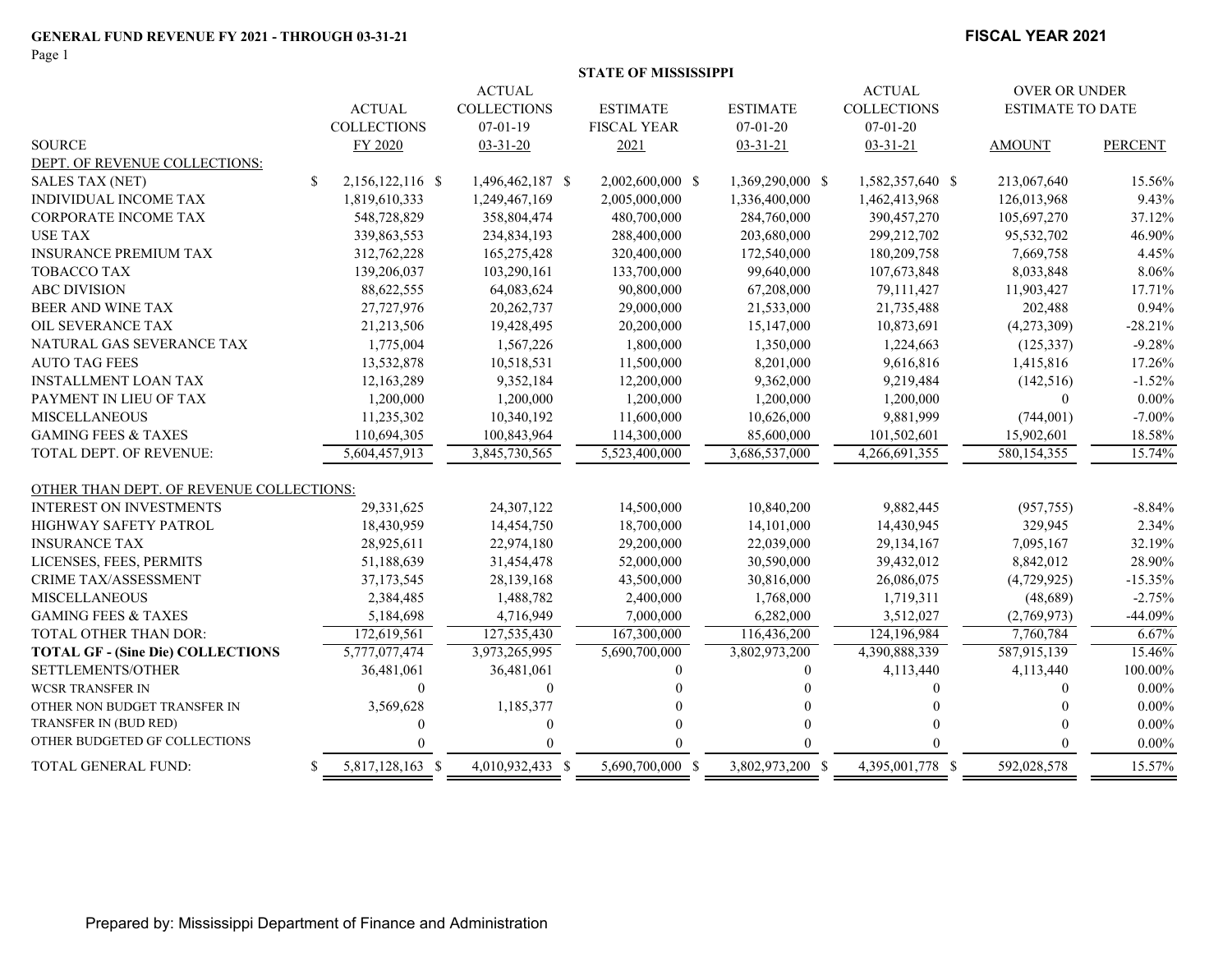#### **GENERAL FUND REVENUE FY 2021 - THROUGH 03-31-21 COMPARISON TO PRIOR YEAR COLLECTIONS**

Page 2

|                                          |    |                |                | $07-01-19$       | $07 - 01 - 20$   | <b>INCREASE OR DECREASE</b>     |                |
|------------------------------------------|----|----------------|----------------|------------------|------------------|---------------------------------|----------------|
|                                          |    | March          | March          | <b>TO</b>        | <b>TO</b>        | <b>OVER OR UNDER PRIOR YEAR</b> |                |
| <b>SOURCE</b>                            |    | 2020           | 2021           | $03 - 31 - 20$   | $03 - 31 - 21$   | <b>AMOUNT</b>                   | <b>PERCENT</b> |
| DEPT. OF REVENUE COLLECTIONS:            |    |                |                |                  |                  |                                 |                |
| SALES TAX (NET)                          | \$ | 159,402,459 \$ | 171,999,020 \$ | 1,496,462,187 \$ | 1,582,357,640 \$ | 85,895,453                      | 5.74%          |
| INDIVIDUAL INCOME TAX                    |    | 72,253,554     | 115, 137, 722  | 1,249,467,169    | 1,462,413,968    | 212,946,800                     | 17.04%         |
| CORPORATE INCOME TAX                     |    | 101,580,061    | 81,953,694     | 358,804,474      | 390,457,270      | 31,652,796                      | 8.82%          |
| <b>USE TAX</b>                           |    | 26,507,274     | 27,847,362     | 234,834,193      | 299,212,702      | 64,378,508                      | 27.41%         |
| <b>INSURANCE PREMIUM TAX</b>             |    | 23,465,479     | 24,646,326     | 165,275,428      | 180,209,758      | 14,934,330                      | 9.04%          |
| <b>TOBACCO TAX</b>                       |    | 12,509,889     | 10,891,221     | 103,290,161      | 107,673,848      | 4,383,688                       | 4.24%          |
| <b>ABC DIVISION</b>                      |    | 6,813,371      | 8,078,504      | 64,083,624       | 79,111,427       | 15,027,803                      | 23.45%         |
| BEER AND WINE TAX                        |    | 1,867,331      | 1,787,004      | 20,262,737       | 21,735,488       | 1,472,751                       | 7.27%          |
| OIL SEVERANCE TAX                        |    | 1,754,169      | 1,544,644      | 19,428,495       | 10,873,691       | (8,554,804)                     | $-44.03%$      |
| NATURAL GAS SEVERANCE TAX                |    | 136,866        | 203,220        | 1,567,226        | 1,224,663        | (342, 563)                      | $-21.86%$      |
| <b>AUTO TAG FEES</b>                     |    | 964,568        | 963,578        | 10,518,531       | 9,616,816        | (901,715)                       | $-8.57\%$      |
| <b>INSTALLMENT LOAN TAX</b>              |    | 3,491          | 23,759         | 9,352,184        | 9,219,484        | (132,700)                       | $-1.42%$       |
| PAYMENT IN LIEU OF TAX                   |    | $\theta$       | $\mathbf{0}$   | 1,200,000        | 1,200,000        | $\theta$                        | $0.00\%$       |
| <b>MISCELLANEOUS</b>                     |    | 308,346        | 392,499        | 10,340,192       | 9,881,999        | (458, 194)                      | $-4.43%$       |
| <b>GAMING FEES &amp; TAXES</b>           |    | 11,994,157     | 14,057,531     | 100,843,964      | 101,502,601      | 658,637                         | 0.65%          |
| <b>TOTAL DEPT. OF REVENUE:</b>           |    | 419,561,015    | 459,526,083    | 3,845,730,565    | 4,266,691,355    | 420,960,790                     | 10.95%         |
| OTHER THAN DEPT. OF REVENUE COLLECTIONS: |    |                |                |                  |                  |                                 |                |
| <b>INTEREST ON INVESTMENTS</b>           |    | 2,922,814      | 2,404,187      | 24,307,122       | 9,882,445        | (14, 424, 677)                  | $-59.34%$      |
| <b>HIGHWAY SAFETY PATROL</b>             |    | 1,846,777      | 1,763,891      | 14,454,750       | 14,430,945       | (23,805)                        | $-0.16%$       |
| <b>INSURANCE TAX</b>                     |    | 2,059,738      | 2,868,844      | 22,974,180       | 29,134,167       | 6,159,987                       | 26.81%         |
| LICENSES, FEES, PERMITS                  |    | 2,765,514      | 4,158,753      | 31,454,478       | 39,432,012       | 7,977,533                       | 25.36%         |
| <b>CRIME TAX/ASSESSMENT</b>              |    | 2,913,369      | 3,633,100      | 28,139,168       | 26,086,075       | (2,053,092)                     | $-7.30%$       |
| <b>MISCELLANEOUS</b>                     |    | 238,626        | 193,195        | 1,488,782        | 1,719,311        | 230,529                         | 15.48%         |
| <b>GAMING FEES &amp; TAXES</b>           |    | 917,750        | 177,850        | 4,716,949        | 3,512,027        | (1,204,921)                     | $-25.54%$      |
| <b>TOTAL OTHER THAN:</b>                 |    | 13,664,589     | 15,199,820     | 127,535,430      | 124,196,984      | (3,338,446)                     | $-2.62%$       |
| <b>TOTAL GF - (Sine Die) COLLECTIONS</b> |    | 433,225,604    | 474,725,903    | 3,973,265,995    | 4,390,888,339    | 417,622,344                     | 10.51%         |
| SETTLEMENTS/OTHER                        |    | 0              | 4,113,440      | 36,481,061       | 4,113,440        | (32,367,622)                    | $-88.72%$      |
| <b>WCSR TRANSFER IN</b>                  |    | 0              | $\Omega$       | $\boldsymbol{0}$ | $\theta$         | $\Omega$                        | $0.00\%$       |
| OTHER NON BUDGET TRANSFER IN             |    | 0              | $\Omega$       | 1,185,377        | 0                | (1,185,377)                     | $-100.00\%$    |
| TRANSFER IN (BUD RED)                    |    | 0              | $\theta$       | $\boldsymbol{0}$ | 0                | $\theta$                        | $0.00\%$       |
| OTHER BUDGETED GF COLLECTIONS            |    |                | $\Omega$       | $\Omega$         |                  | $\Omega$                        | $0.00\%$       |
| TOTAL GENERAL FUND:                      | \$ | 433,225,604 \$ | 478,839,342 \$ | 4,010,932,433 \$ | 4,395,001,778 \$ | 384,069,345                     | 9.58%          |